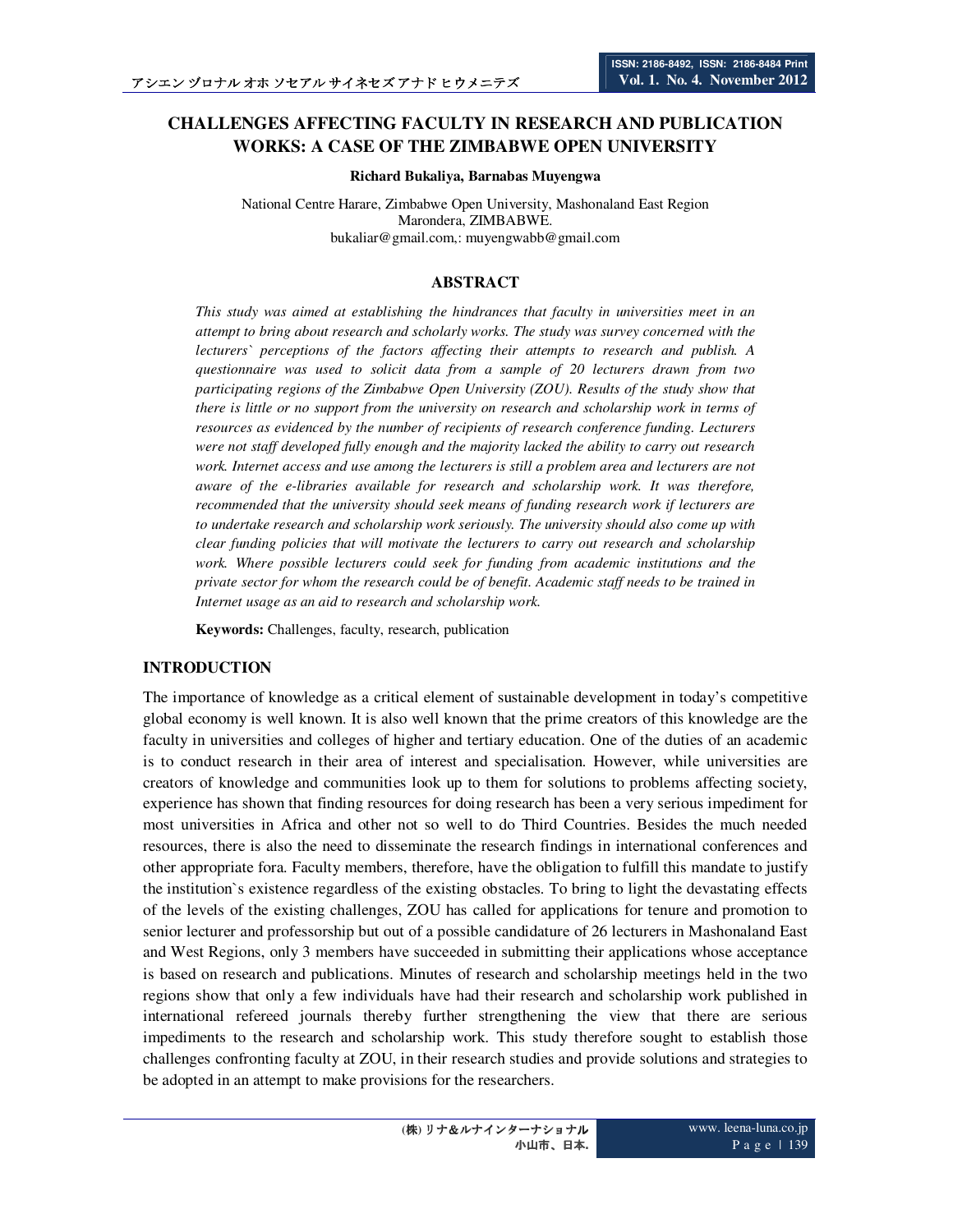# **BACKGROUND TO THE STUDY**

ZOU is the only state Open and Distance Learning (ODL) institution in Zimbabwe, established on  $1<sup>st</sup>$ March 1999 through an Act of Parliament (Chapter 25:20). Initially the university operated as the Centre for Distance Education at the University of Zimbabwe before its transformation to the University College of Distance Education. After this transformation, ZOU was granted its own charter to operate as a fully fledged university. ZOU is the largest university in the country and second largest in Southern Africa compared to the University of South Africa. Currently, in 2012, ZOU has four faculties; the Faculty of Arts and Education, the Faculty of Science and Technology, the Faculty of Commerce and Law and the Faculty of Applied Social Sciences, offering over 60 diploma and degree programmes. Students are drawn from the country`s ten geo-political provinces as well as the Virtual Region encompassing students outside the country, wherever they may be in the world. With this diverse background and sound upbringing, one would have expected that thereb would be vibrancy in the research and scholarship at all levels and in all departments and faculties of the university. This has however, been not the case as a sizeble majority of faculty has failed to come up with a single research article published in refereed journals. This has therefore, prompted the researchers to carry out this study which attempts to establish the challenges these lecturers are facing in their research and scholarship works.

### **STATEMENT OF THE PROBLEM**

For the faculty member, getting one`s research or academic work accepted is no mean achievement and quite often the news of a research paper having been accepted for publication or presentation at some international conference is received with joy by the researcher. However, the task to be accomplished by the academic is fraught with a lot of hindrances. It was therefore the intention of this paper to unearth those challenges that have given rise to the low rate of publications in Zimbabwean institutions of higher learning and in particular at ZOU.

### **RESEARCH QUESTIONS**

The current study aimed at addressing the following research question:

- 1. Are there adequate human and material resources for research work?
- 2. How accessible are publishing houses and journals to the lecturers?
- 3. What faculty characteristics inhibit the successful completion of research and scholarship work?
- 4. What strategies can be put in place to overcome the impediments in research and scholarship work?

### **LIMITATIONS OF THE STUDY**

The current study was confined to only two out of the ten regional centres of ZOU and while findings can be generalised to the other regions of the university, the same cannot be said of the other universities in the country and elsewhere. Furthermore, the data collected for the study was only solicited through a single data gathering tool, the questionnaire which despite having been subjected to rigorous scrutiny, could have had its own weaknesses.

### **LITERATURE REVIEW**

Research on the impediments to academic work appear scanty more so in the third world countries where the environment is not conducive to carry out even the most wanted studies on the deadly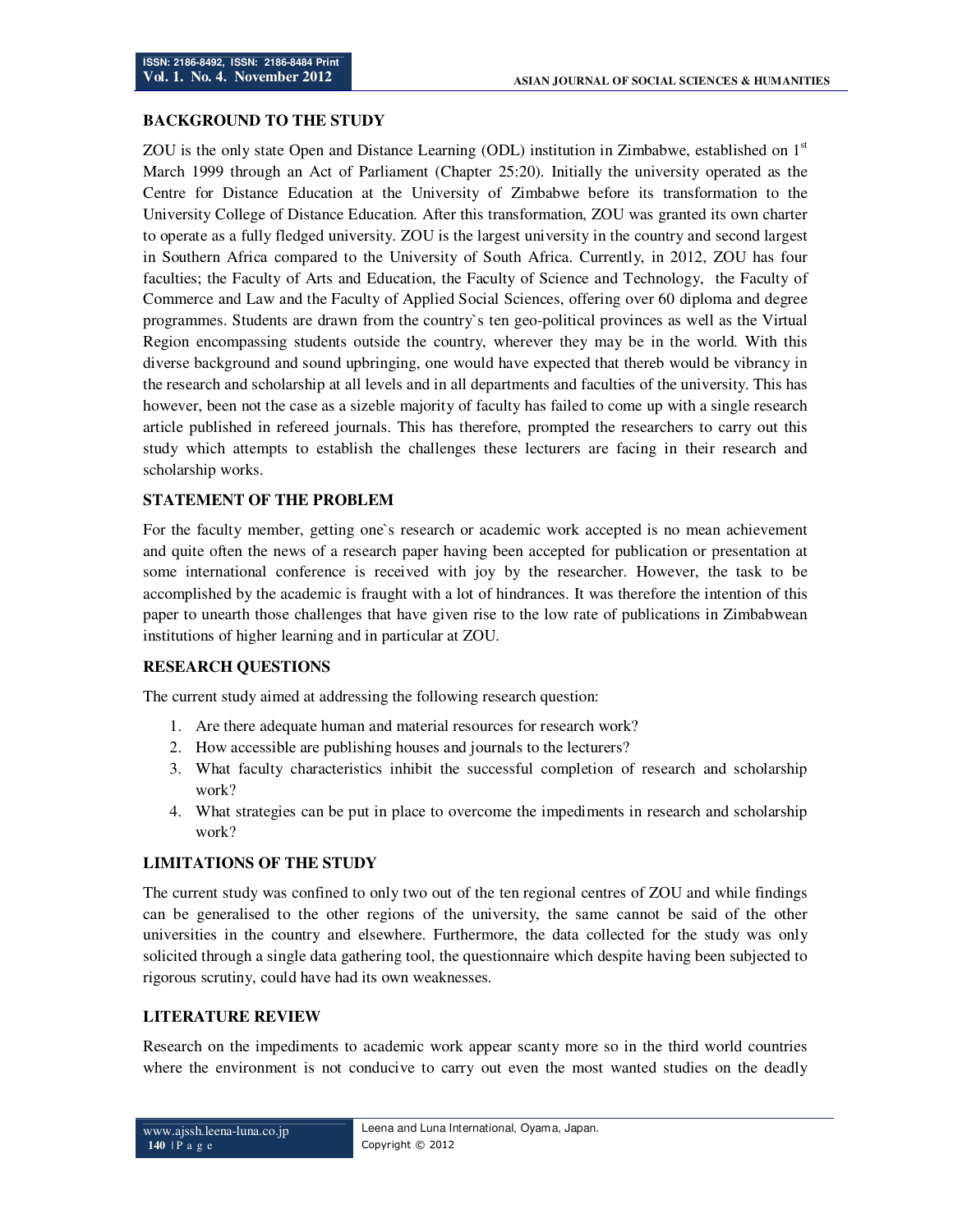epidemics. However, it would appear from the existing meager research that economic factors and faculty characteristics are some of the factors inhibiting research and scholarship in universities.

### **Economic Factors**

A number of economic factors have been attributed to success or lack of it in a number of activities (Kiriuki, 2000; Zeleza & Olukoshi, 2004; Oyowe, 2009). Research and scholarship may be hampered or facilitated by economic factors. Literature reviewed in this section shows that resources are critical if any research and scholarship work are to be successfully accomplished.

Kariuki (2000) established that African universities are financed from the government budget. As such one of the problems of funding is that the university competes with other demanding needs in the economy. The governments are concentrating their spending in the development of other areas of the society. The funds disbursed to higher education are relatively constant but the contribution per capita is declining due to the increasing enrolment of students in this section of education. The universities are too budget-dependent without other areas of fundraising. As the budget cuts are demanded, the universities reduce research budget.

Zakri (2006) outlines what he believes to be three main challenges affecting the research process, namely research capacity, research productivity and research utility. Research capacity refers to the availability of research facilities and the availability of trained human capital. Research utility focuses on the relevance of research outcomes as they relate to the national development agenda or priorities. Research capacity refers to the availability of research facilities and the availability of trained human personnel.

Oyewole (2009) notes that with the funding problems affecting public universities in Africa, it is obvious that research funding is not on the priority list. According to Oyewole (2009), it is known that sub-Saharan Africa spends less than 0.3% of its GNP on research and the region has been identified as the region that contributes the least to research funding in the world. Manyika  $\&$  Szanton (2001) concur by remarking that research studies are curtailed in African universities because of inadequate resources and they go on to ascribe the failure of research to bureaucracy in the approval process, which involves departments, faculties and universities.

The research problem is also coupled with poor teaching conditions making the most of the scholars operate businesses or part-time jobs to "make ends meet". When there are budget cuts, mostly the research component affected. If universities cannot excel in research, they cannot therefore, provide or create new knowledge. Lack of sufficient research undermines the very core business of the Africa Universities and undermines sustainable development (Kariuki, 2000; Oyewole, 2009; Zeleza & Olukoshi 2004).

Kariuki (2000) established that another problem facing the funding of research in Africa is corruption and embezzlement on the part of higher institutions authorities, which reduces the amount of resources, set aside for research activities. Besides, the method of allocation of the meager resources is not transparent and does not always get deserving proposals.

Accounting for research funds is not adhered to and in a number of cases, the funds allocated to researchers are used to "make ends meet", and hence, no results to show for the funds outlaid. Most universities are not self-financing and even if there is cost-sharing in the financing of higher institutions, the part of the higher institutions do not meet a significant amount to support research activities.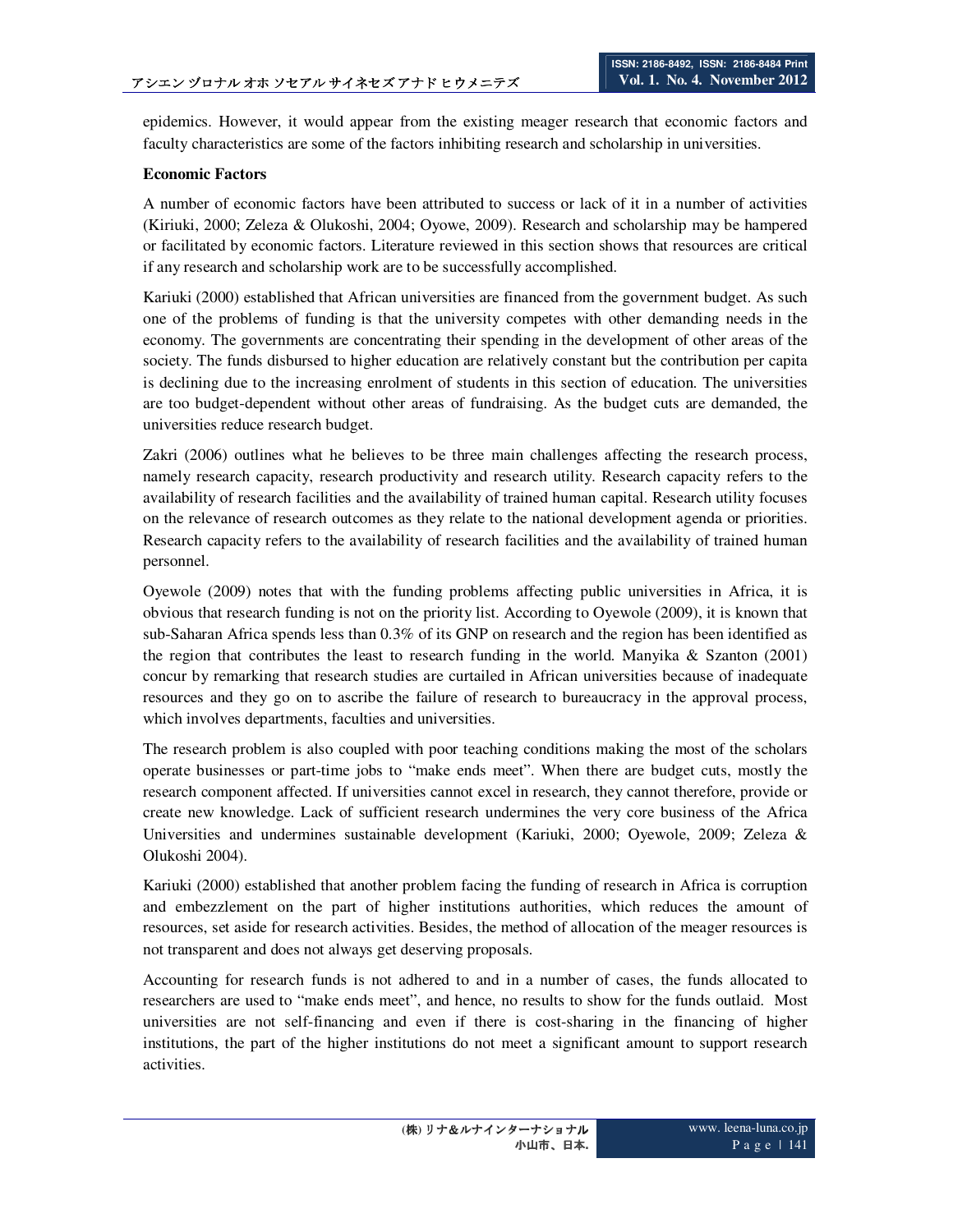Most research in Africa is carried out in the tertiary institutions set-ups. These research institutions are limited by poor infrastructures, ill- motivated staff, incessant and inadequate power and water supply, outdated equipment, poor funding and poor connectivity to the rest of the world. The last problem of poor connectivity is due to the poor state of telecommunication infrastructure in the continent.

Kiriuki (2000) further argues that most of the research applications or proposals do not meet the necessary criteria of the funders or the end results of the research will not meet the expectation of the funders. Hence, many proposals get rejected. This at times, is due to inexperience. Most of the time, adequate or detailed reports on the research carried out are not produced and adequate follow up of research activities are not done by the authorities of higher education. This hinders further research grants from the same funders.

### **Faculty Characteristics Inhibit the Successful Completion of Research and Scholarship Work**

### *Human Resources*

Oyewole (2009) established that lack of skilled human capacity in many countries is a limitation to the use of IT connectivity for research. Human resources are needed to evolve the necessary vision and policy frameworks for ICT.

### *The Lecturers` Internet Knowledge Base and Access*

Adika (2003) analysed Internet use among faculty members of universities in Ghana and found that in spite of the benefits of the Internet in research, its use among faculty is still very low. The main reasons for this are lack of access to the Internet and the need for training**.** Biermann & Jordaan (2007) carried out a study on research skills in South African universities and found that researchers at graduate level experienced lacked information retrieval skills. They also found that the state of research at the universities of technology was poor because of the scarcity of research expertise, resulting in low research outputs. Gakio (2006) has described the state of Internet connectivity in tertiary institutions in Africa as 'too little, too expensive and poorly managed'.

### *Cooperation among Lecturers in Research and Scholarship Work*

Kariuki (2000) blames lack of success in research work on lack of cooperation among faculty. This is so because when writing research proposals, different experts are not called to write different parts of their expertise. This lack of collaboration is a major challenge to researchers. Inadequate record keeping by higher institutions, of research activities and details of research to actually follow up the reasons why some research proposals are funded and others rejected. Hence, the problems or causes of research not being funded continue. Oyewole (2009) concurs by remarking that inadequate cooperation and collaborations among academic and research in Africa limits experience sharing and promotes uncoordinated programmes on ICT programmes.

### *Poor Networking and Lack of Regional Collaborations and Cooperation*

Inadequate cooperation and collaborations among academic and research in Africa limit experience sharing and promotes uncoordinated programmes on ICT programmes. It is to meet this challenge that the National Educational and Research Networks are being formed. Their existence has been helping to facilitate high speed broadband links among partner universities and research institutions. They have also been useful in helping institutions to access cheaper and high capacity bandwidth as well as help member institutions to design, build or lease, operate, maintain, support and manage their physical telecommunication networks.

### *Strategies to Overcome the Impediments in Research and Scholarship Work*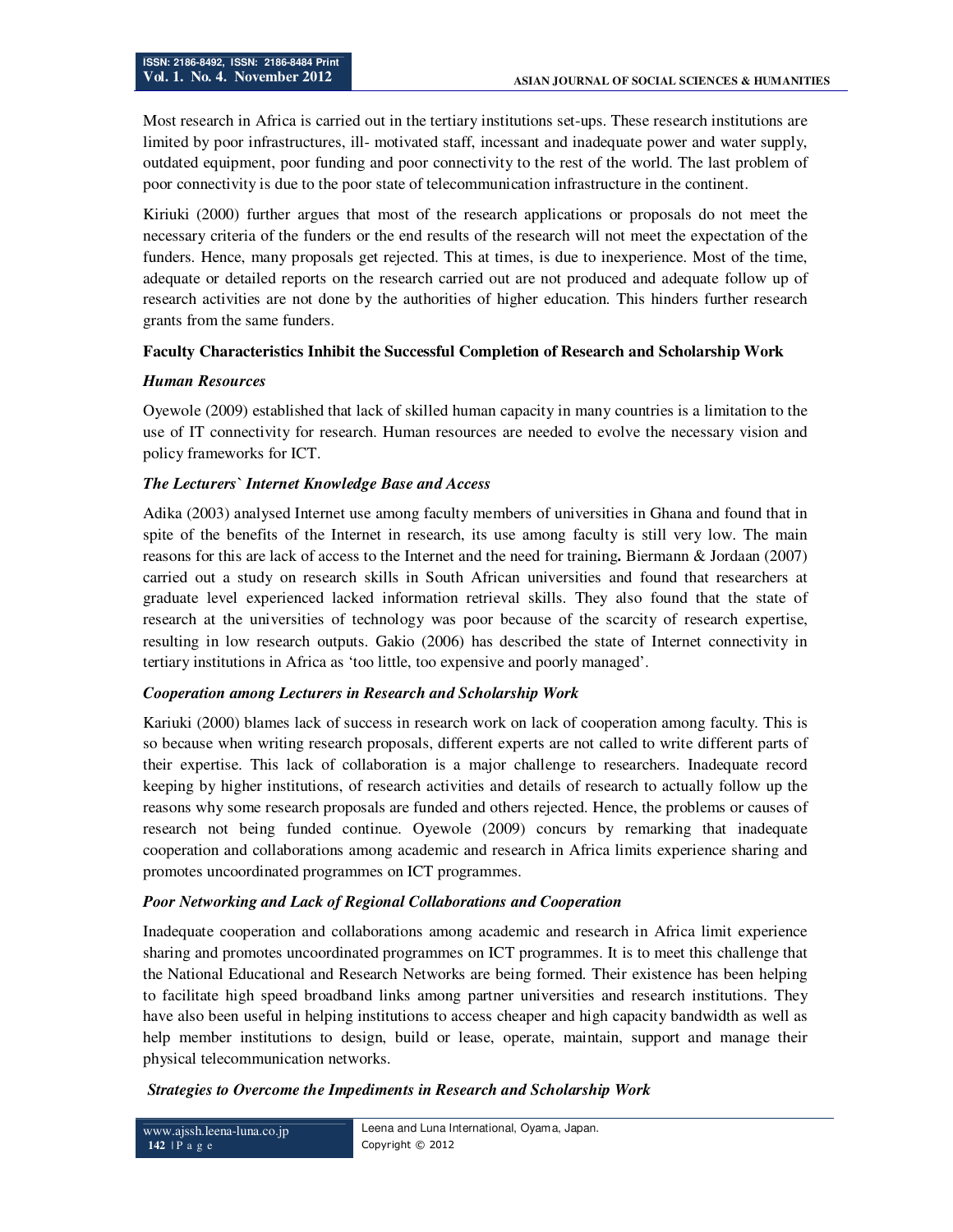One of the much touted strategies to overcome challenges of research has been to seek external financing. However, the dependency syndrome has come with its own challenges as consultancy work at the bequest of foreign institutions and organisations has taken a rise. This has left the local researcher being exploited by foreign donors. The outsider has a tendency to use the local for research which whose benefit they do not enjoy they do see where the results go, and do not profit from the research at all (Zeleza *et al.,* 2009, Kariuki, 2000).

Kariuki (2000) established that administrative structures of universities need to be revised with the aim of providing viable self-sustaining management teams to steer the universities through their new status. Other cost cutting measures would include the abolition of student bursaries and raising of student registration fees. Also expenditure per student should be drastically reduced all in the need for making provisions for adequate funding for research.

Due to the harsh economic situations experienced by the region over the recent past, government support of these institutions has seen a steady decline, and the universities have been forced to operate under very tight budgets. The universities have therefore been forced to rethink their strategy, and possibly look for extra sources of financing including establishing income-generating activities (Zeleza *et al.,* 2009).

Kariuki (2000) argues that it is important to consider the possibility of reallocating expenditures. Universities may have to redirect expenditures from other less important expense items. Mutula (2009) advocates for capacity building through the training of researchers would enhance the research environment.

Literature also shows that it is also important for universities to work closely with industry in research endeavours in order to address market needs (Mutula, 2009). This collaboration could enable research and scholarly publications. Some of the companies in the various sectors of the economy have very high potential for collaboration with universities and research institutions and should make occasional grants for specific purposes. To enhance this private sector contribution, the state may institute into law the compulsory payment of say 2% of profits of all limited liability companies registered (Kariuki, 2000).

With the challenges here to stay, universities must come up with entrepreneurial strategies of funding the research and scholarship works. They have to devise innovative income generating strategies and raised funds to sustain academic programmes parallel programmes/block release programmes to fund raise for research

According to Oyewole (2009), in order to improve the effectiveness of African research and educational systems, the Information Communicational Technology (ICT) of these institutions need to be improved. Oyewole (2009), further argues that this is especially necessary today, when there are many research related electronic educational and scientific contents, such as African Digital library, HINARI, AGORA, PERI and JSTOR, which can only be accessed when the research institutions have adequate and good internet connectivity.

# **METHODOLOGY**

The study adopted the descriptive survey design, since the thrust of research was concerned with the faculty perceptions on the factors that affect lecturers` attempts to research and publish their work in international refereed journals and undertake scholarly activities. A questionnaire was used to solicit data from the respondents. The study also used secondary data in form of documents such as quarterly and annual reports on research and scholarship activities in the two regions under study, and research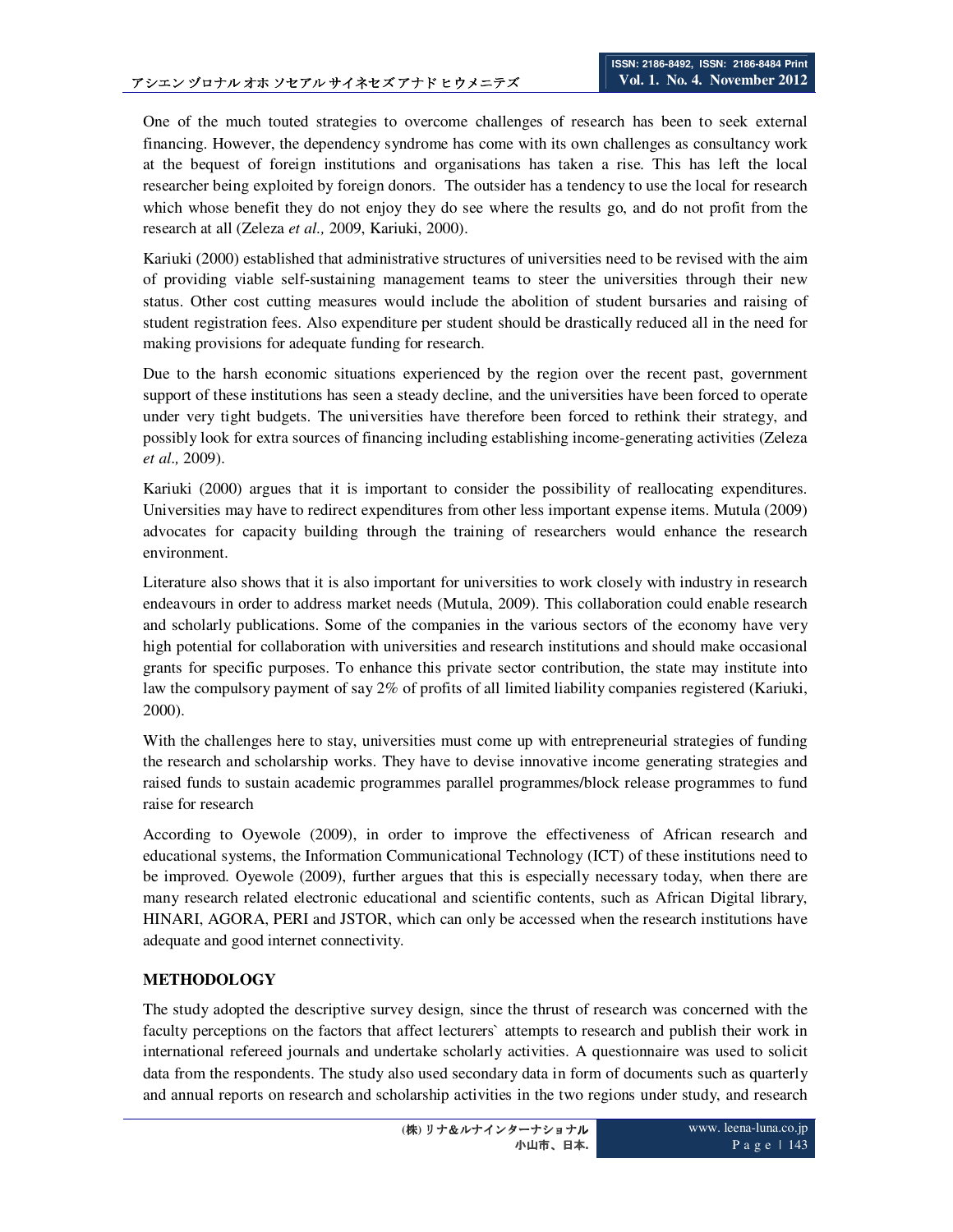articles, monograms and books which had been published by faculty in the two regions. From a sample of 20 lecturers, all the questionnaires were returned giving a 100% response rate.

#### **Population and Sample**

The population for the current study was made up of 26 lecturers based in the two regions of Mashonaland East and West at ZOU. The lecturers were drawn from all the four faculties of ZOU. In order to accord each member an equal chance of being selected into the sample, simple random was adopted. Because of their manageable number, the hat method was used to select 20 out of the 26 lecturers. The sample was representative enough for the population accounting for 77% of the targeted population.

# **DATA PRESENTATION AND DISCUSSION**

Data were presented in themes in tables as these are given below.

| <b>Variable</b>                                           | <b>Response</b> |      |                |    |  |
|-----------------------------------------------------------|-----------------|------|----------------|----|--|
|                                                           | <b>Yes</b>      |      | N <sub>0</sub> |    |  |
|                                                           | <b>Number</b>   | $\%$ | <b>Number</b>  | %  |  |
| 1. Have you at one stage applied for research funding     | 11              | 55   | 9              | 45 |  |
| from the university?                                      |                 |      |                |    |  |
| 2. Have you received the funds?                           |                 | 10   | 18             | 90 |  |
| 3. Have you been funded to present a paper at a           |                 | 5    | 19             | 95 |  |
| conference?                                               |                 |      |                |    |  |
| 4. Has the funding been adequate?                         |                 |      | 19             | 95 |  |
| 5. Is your library equipped with helpful books for        | 2               | 10   | 18             | 90 |  |
| research work?                                            |                 |      |                |    |  |
| 6. Do you have resource persons to assist in research and | 4               | 20   | 16             | 80 |  |
| scholarship work?                                         |                 |      |                |    |  |

#### **Table 1. Adequacy of resources for research work (N=20)**

Table 1shows that the majority of 11(55%) had at one stage applied for research funding from the university and 9(45%) had not. Asked if those who had applied had received the funds, only 2(10%) said yes. Only 1(5%) had been funded to present a paper at a conference and according to the respondent the funding been adequate. The majority of 18(90%) indicated that their libraries were not equipped with helpful books for research work. Only 2(10%) thought otherwise. Only 4(20%) asserted to the view that they had resource persons to assist in research and scholarship work against a majority of 16(80%). These results would therefore, point to a situation where research is being curtailed owing to the difficulties under which the lecturers are operating. Results are not an isolated finding as they tend to tally with what literature in the subcontinent has revealed (Kariuki, 2000; Oyewole, 2009, Mutula, 2009; Zeleza et al)

|  |  | Table 2. The Lecturers' internet knowledge base and access $(N=20)$ |
|--|--|---------------------------------------------------------------------|
|--|--|---------------------------------------------------------------------|

|                                                           | <b>Response</b> |      |               |      |
|-----------------------------------------------------------|-----------------|------|---------------|------|
| Variable                                                  | Yes             |      | N0            |      |
|                                                           | <b>Number</b>   | $\%$ | <b>Number</b> | $\%$ |
| 1. Do you have access to the Internet?                    | 20              | 100  |               |      |
| 2. Are you internet literate?                             | 13              | 65   |               | 35   |
| 3. Have you ever used the Internet for research purposes? | 9               | 45   | 11            | 55   |
| 4. Are you familiar with digital libraries such as        |                 |      | 19            | 95   |
| AGORA, EBSCO and JSTOR?                                   |                 |      |               |      |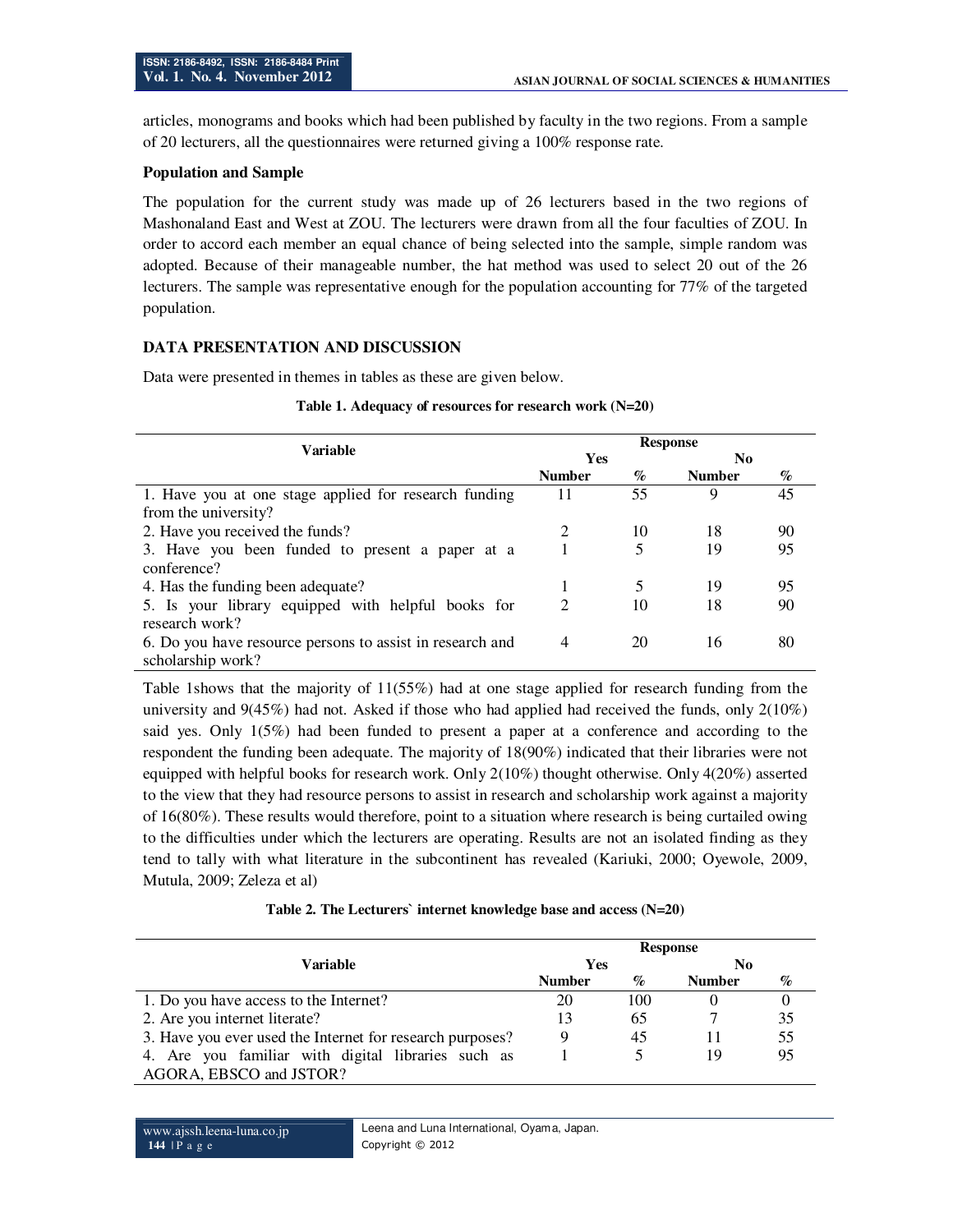Table 2 shows that all the 20(100%) lecturers indicated that they had access to the Internet. Asked to comment on the internet availability and use, the majority stated that the network was normally a problem and this hampered access to the net most of the times. There was also the perennial problem of electricity blackouts and since there were no generators they rarely used the internet. Connectivity speed was also a serious challenge owing to system overload more so during working hours. Thirteen  $(65%)$  stated that they were internet literate against 7(35%) who had no idea of the facility. One therefore wonders how in today`s academic world one would attempt to carry out research work without the knowledge of the Internet. Nine (45%) had used the Internet for research purposes while 11(55%) had used the facility for other purposes or had not used it at all. Asked if they were familiar with digital libraries such as AGORA, EBSCO and JSTOR, only 1(5%) said yes. With importance of identifying genuine sources from unauthentic ones, it was hoped these le-libraries could have been known to the lecturers.



**Figure 1. Orientation and staff development for the new lecturers in research and scholarship work** 

Figure 1 shows that 13(65%) said that they had received staff development for the purposes of undertaking research work and when asked if the staff development been helpful in assisting them to carry out research and scholarship work, only 6(30%) said yes against the majority of 14(70%).

| Table 3. Accessibility of publishing houses and journals to the lecturers $(N=20)$ |  |  |  |
|------------------------------------------------------------------------------------|--|--|--|
|                                                                                    |  |  |  |

|                                                         | <b>Responses</b> |      |               |      |
|---------------------------------------------------------|------------------|------|---------------|------|
| Variable                                                | <b>Yes</b>       |      | N0            |      |
|                                                         | <b>Number</b>    | $\%$ | <b>Number</b> | $\%$ |
| 1. Do have access to online journals?                   | 11               | 55   | 9             | 45   |
| 2. Are these numerous such that you have a variety to   | 2                | 10   | 18            | 90   |
| publish in?                                             |                  |      |               |      |
| 3. Is the Research and Scholarship department providing | $\mathcal{D}$    | 10   | 18            | 90   |
| you with information on prospective publishers?         |                  |      |               |      |
| 4. Is the information being helpful?                    |                  |      | 19            | 95   |
| 5. Have you ever attempted to publish with the any      |                  | 25   | 15            | 75   |
| publisher?                                              |                  |      |               |      |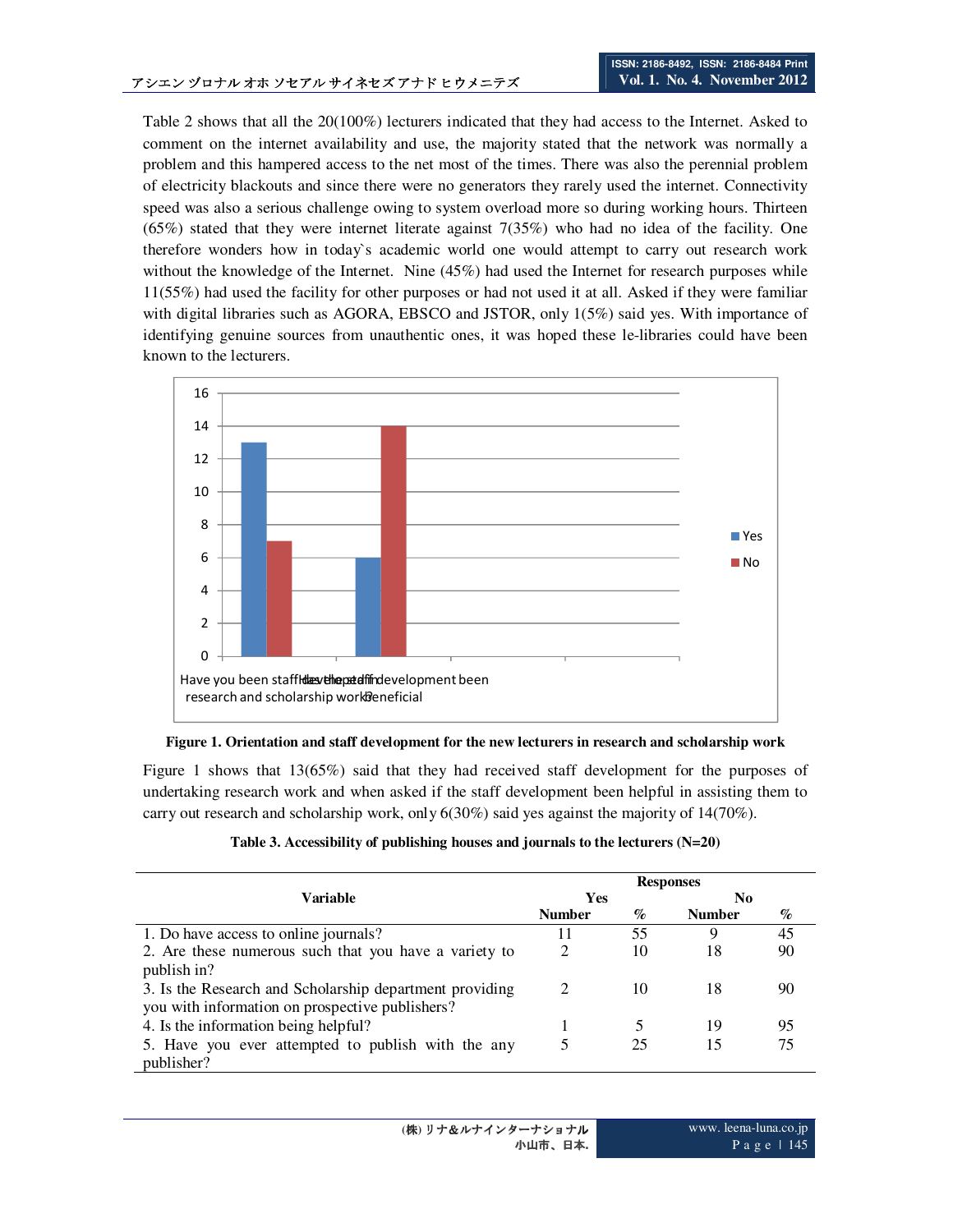Table 3 shows that the majority of 11(55%) have access to online journals. Some of the journals indicated by the lecturers were IJONTE, TOJDE, WOJDE, African Symposium and IJSSE. According to the majority of 18(90%) lecturers, these journals were not numerous enough such that they could have a variety to publish with. Only 2(10%) affirmed to the adequacy of the journals. Two 10%) said yes when asked if Research and Scholarship department was providing them with information on prospective publishers and only 1(5%) stated that the information provided by the department was helpful. The data also shows that the majority of the lecturers, 15(75%) had never attempted to publish with the any publisher while only 5(25%) had made some attempt to publish.

|                                                       | <b>Responses</b> |      |               |    |
|-------------------------------------------------------|------------------|------|---------------|----|
| Variable                                              | Yes              |      | No.           |    |
|                                                       | <b>Number</b>    | $\%$ | <b>Number</b> | %  |
| 1. Lecturers cooperate in research work               |                  | 25   |               | 75 |
| 2. The cooperation is such that the less experienced  |                  |      | 19            | 95 |
| benefit from the experienced.                         |                  |      |               |    |
| 3. As a result of the cooperation more researches are | $\theta$         |      | 20            | 20 |
| beginning to be carried out.                          |                  |      |               |    |
|                                                       |                  |      |               |    |

#### **Table 4. Cooperation among lecturers in research and scholarship work (N=20)**

Table 4 shows the lack of cooperation among lecturers in research work. Only 5(25%) stated that there was cooperation among the lecturers when the majority of 15(75%) did not agree. There was also no cooperation between the experienced and the less experienced such that the less experienced could have benefitted from the experienced. All the 20(100%) said no when asked if the cooperation resulted in more researches beginning to be carried out. Asked how they rated the level of cooperation among lecturers during research work, most had the feeling that the experienced paired amongst themselves and those inexperienced were grouped together and thus no progress was made resulting in the majority giving up.



**Figure 2. Some characteristics of faculty inhibiting research and scholarship** 

Figure 2 above shows that only a minority of 2(10%) of the lecturers were motivated to carry out research whereas the majority of 18(90%) had no motivation at all. Asked to explain their response, major issues raised were that some had attempted to write and their papers were accepted for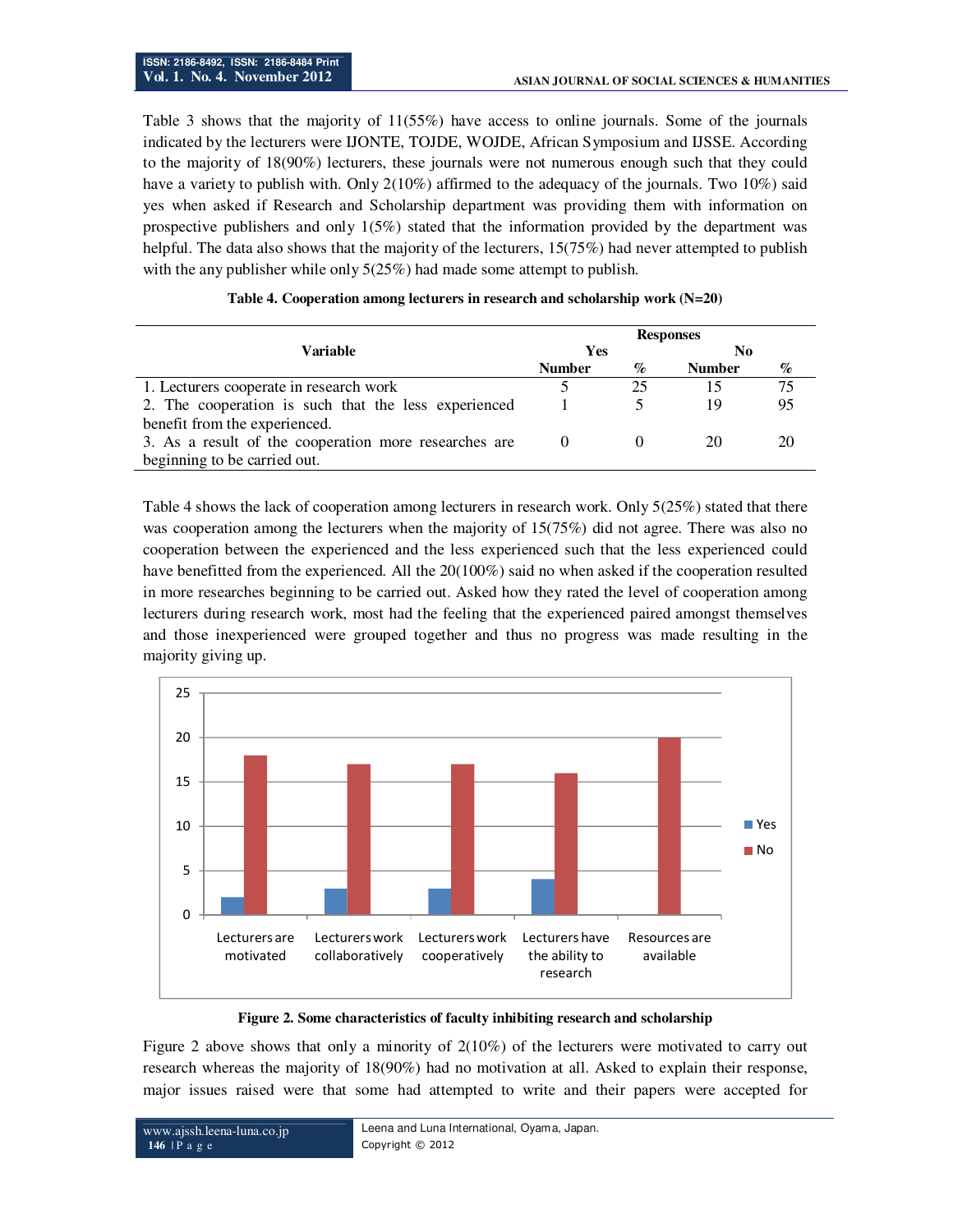presentation but could not get funding to attend. Some had no idea of where to publish whereas some had sent their few papers to publishers but got no responses at all. From the results in Figure 1.1, the majority 17(85%) of the lecturers indicated that there was no collaborative in research work within the university. This probably answers the question why some had as many as fifteen publications when some had nothing to their credit. The same goes for cooperation. Lecturers were not cooperative in research work according to 17(85%). Asked if the lecturers had the ability to carry out research, only 4(20%) agreed against a majority of 16(80%). All the 20(100%) respondents indicated that they did not have adequate resources to carry out the research. Strategies have to be found therefore, in order to provide the lecturers with the strategies and ideas on how to go about undertaking research and scholarship work.



**Figure 3. Strategies can be put in place to overcome the impediments in research and scholarship work** 

The strategies provided in Figure 3 above were suggested by the respondents. According to the figure, 16(80%) indicated that universities should seek alternative means of funding. The questionnaire probed the respondents to explain further on the alternative means. Prevalent among the responses was the view that the Alumni Association could be roped in to spearhead fundraising activities in the form of sponsored walks and fun days. Figure 1.2 also shows that 18(90%) faculty needed staff development in researching and producing scholarly. From the demographic data of the respondents it would appear that the majority of the lecturers had between 2-3 years of experience in the university indeed justifying the need for staff development. Formation of synergies with all stakeholders to finance research work was suggested by 13(65%) respondents. These synergies would include private sector firms. For example, the banking sector would be approached to fund research and scholarship work in the Faculty of Commerce and Law and the agro-based industries would fund the researchers in the Faculty of Science and Technology and so on. Fifteen (75%) lecturers indicated that the research and scholarship department of the university should be providing more information on publications and funding opportunities. According to 3(15%) lecturers, the department had sent in such information only on two occasions. They therefore felt suffocated of the much needed information and guidance. Above all, the majority 19(95%) felt the need for cooperation among the experienced and less experienced faculty. This was because while a few were publishing and presenting papers at various fora, the majority was just spectators.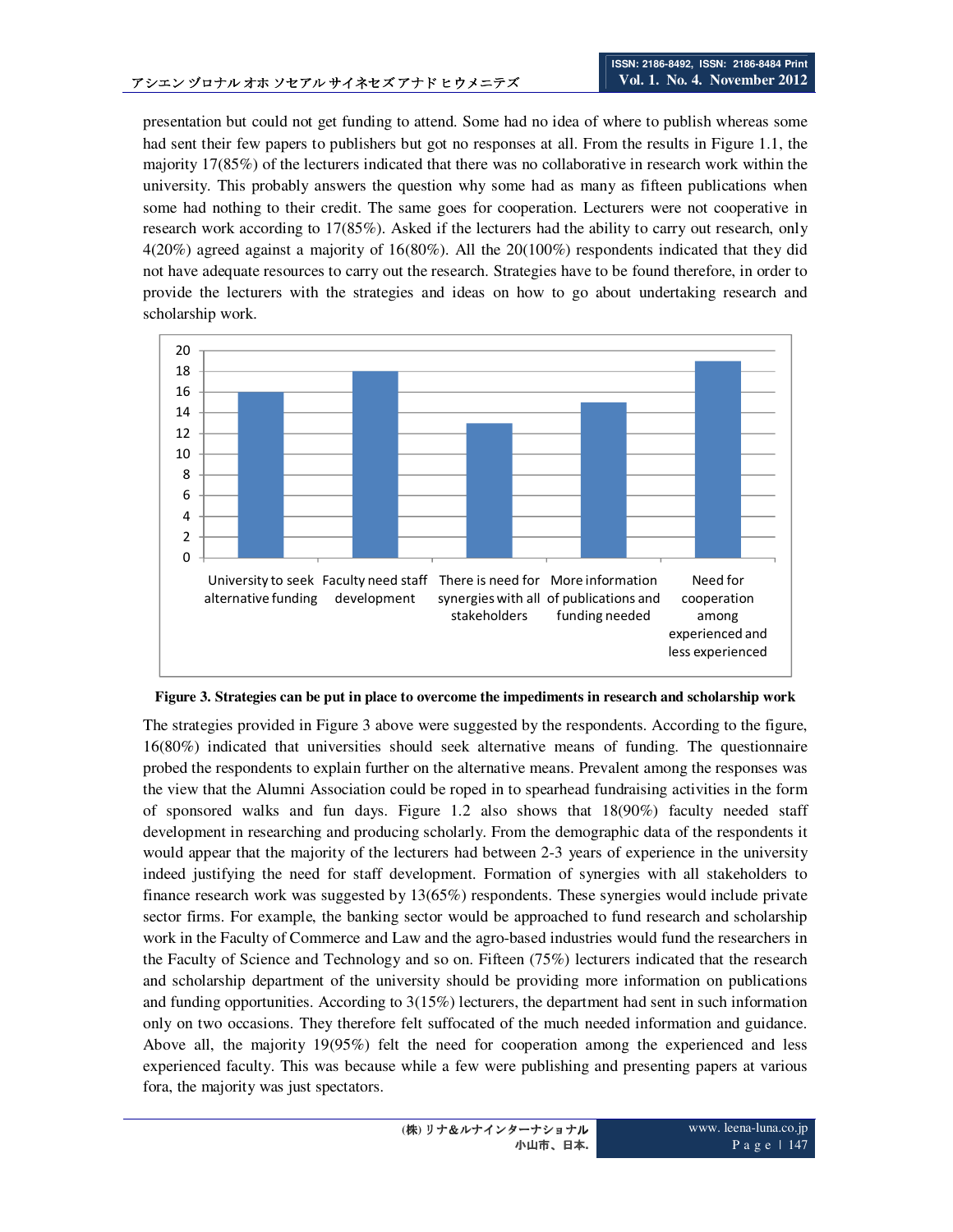### **MAJOR FINDINGS OF THE STUDY**

According to the results presented above, the following are the findings of the study:

- 2. There is little or no support from the university on research and scholarship work in terms of resources as evidenced by the number of recipients of research conference funding.
- 3. Lecturers were not staff developed fully enough to be able to undertake research work.
- 4. The majority were not motivated enough did not have the ability to carry out research work.
- 5. Lecturers are not cooperating in research activities and where there has been cooperation, it has involved the experienced cooperating amongst themselves sidelining the inexperienced.
- 6. Internet access and use among the lecturers is still a problem area and lecturers are not aware of the e-libraries available for research and scholarship work.
- 7. Lecturers have a limited number of journals in which to publish their works. Where these journals are charging publication fees, the lecturers cannot afford to pay.
- 8. Being an ODL institution, the lecturers are sometimes short of time due to numerous responsibilities of coordinating their programmes and other university services.

### **CONCLUSIONS**

- 1. Since there is little or no support from the university on research and scholarship work in terms of resources as evidenced by the number of recipients of research conference funding, lecturers have been de-motivated to carry out research and scholarship work.
- 2. Lack of staff development among the lecturers is a contributing factor towards their inability to carry out and publish research.
- 3. Lack of motivation and the inability contributed to lecturers` failure in carrying out research work.
- 4. Lack of cooperation among lecturers has curtailed research and scholarship work more so where the experienced are cooperating amongst themselves sidelining the inexperienced.
- 5. Internet access and usage among the lecturers has hampered research and scholarship as lecturers are not aware of the e-libraries.
- 6. Because of the limited number of journals in which to publish their works and the high publication fees charged by some journals, the lecturers have failed to publish.
- **7.** Due to shortage of time, the ODL lecturers are unable to fully attend to research and scholarship work.

### **RECOMMENDATIONS**

From the above conclusion, the following recommendations are made:

- 1. The university should seek means of funding research work if lecturers are to undertake research and scholarship work seriously. On the other hand, government should also take the responsibility for funding of research and scholarship in universities as there has been a tendency to abdicate the obligation.
- 2. The university should also come up with clear funding policies that will motivate the lecturers to carry out research and scholarship work. Where possible lecturers could seek for funding from academic institutions and the private sector for whom the research could be of benefit.
- 3. The lecturers on the other hand should seek alternative funding from the corporate world and work collaboratively with them in research that benefit these corporate.
- 4. There is need to staff develop the lecturers on research and scholarship work so that they have the ability to carry out research and scholarship work.